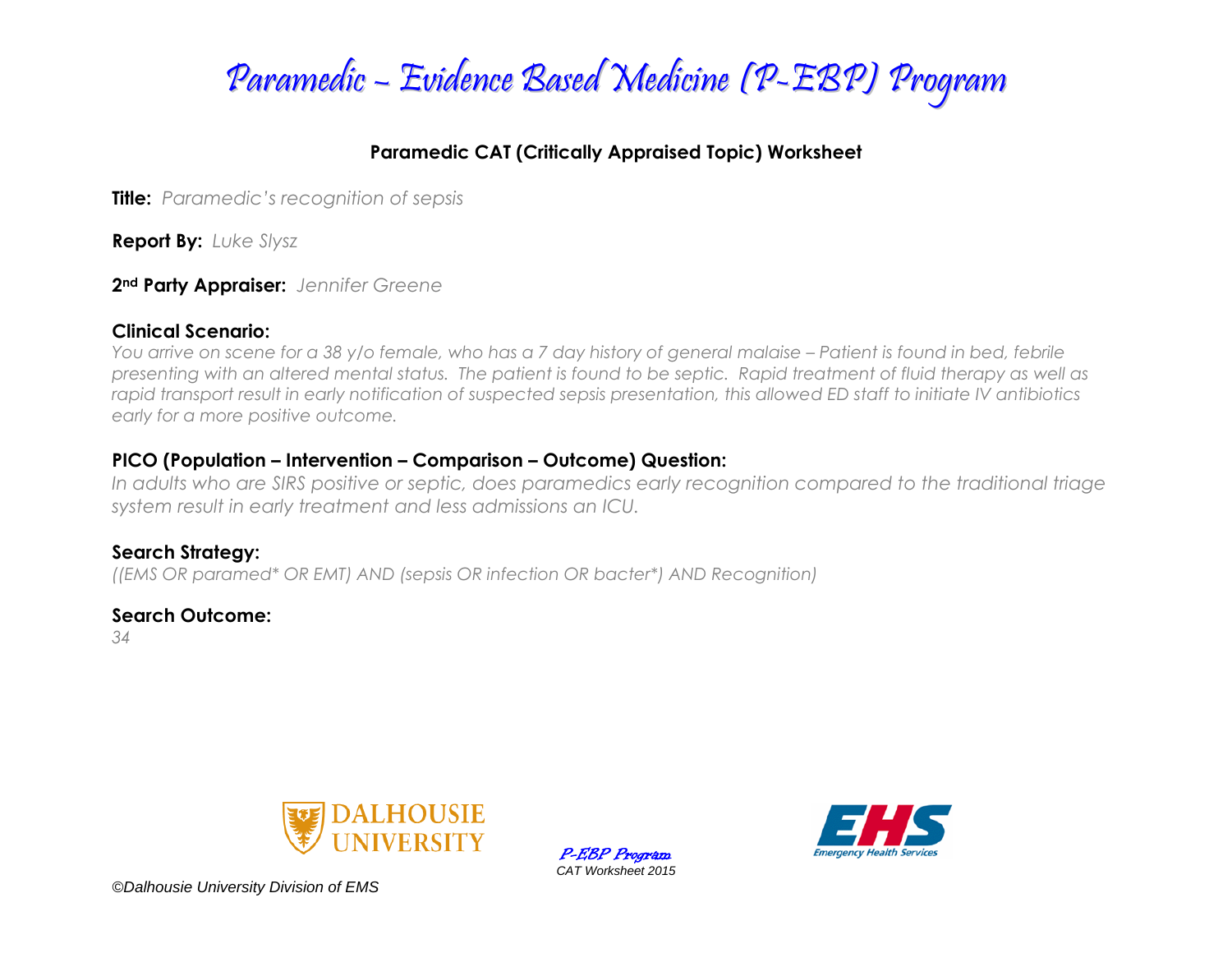# Paramedic – Evidence Based Medicine (P-EBP) Program

| <b>Relevant Papers:</b> |                                                                                                                                                                                                                                                                                                                           |                                     |                                                                                                                                                                                             |                                                                                                                                                                                                                                                                                                       |                                                                                                                                                                                                                                                                                                                |
|-------------------------|---------------------------------------------------------------------------------------------------------------------------------------------------------------------------------------------------------------------------------------------------------------------------------------------------------------------------|-------------------------------------|---------------------------------------------------------------------------------------------------------------------------------------------------------------------------------------------|-------------------------------------------------------------------------------------------------------------------------------------------------------------------------------------------------------------------------------------------------------------------------------------------------------|----------------------------------------------------------------------------------------------------------------------------------------------------------------------------------------------------------------------------------------------------------------------------------------------------------------|
| AUTHOR, DATE            | POPULATION:<br>SAMPLE<br><b>CHARACTERISTICS</b>                                                                                                                                                                                                                                                                           | <b>DESIGN (LOE)</b>                 | <b>OUTCOMES</b>                                                                                                                                                                             | <b>RESULTS</b>                                                                                                                                                                                                                                                                                        | STRENGTHS/<br>WEAKNESSES                                                                                                                                                                                                                                                                                       |
| Studrek, J.R. 2013      | Adults with suspected<br>infection, evidence of<br>systemic inflammation &<br>either hypotension or<br>elevated lactate<br>311 Patients overall, 160<br>trasnported by EMS.                                                                                                                                               | Prospective<br>observational study. | Rapid recognition of<br>sepsis prehospitally to<br>have more rapid<br>treatment and a<br>shorter time to<br>antibiotics.                                                                    | Within the 51.4% (160) of<br>patients who were<br>transported prehopitally<br>they had shorter time to<br>antibiotics (111 vs. 146<br>minutes, $P = .001$ )<br>Within a shorter time to<br>early goal-directed<br>therapy $(119 \text{ vs. } 160$<br>minutes, $P = .001$ )                            | Study only used one<br><b>EMS</b> service<br>Study only used one<br>institution.<br>Could have used a<br>more specific sepsis<br>criteria.<br>Had a good number<br>of participants.                                                                                                                            |
| Greene, Robert S. 2015  | Adult patients who were<br>dispatched as follows:<br>having abdominal pain,<br>having breathing prob-<br>lems, being sick, having<br>unknown problems,<br>being uncon-<br>scious/fainting, having<br>chest pain, or any case<br>in which paramedics<br>considered sepsis a<br>possible diagnosis.<br>629 Patients overall | Prospective<br>observational study. | Paramedics ability<br>and accuracy using a<br>pre-hospital sepsis<br>screening tool and<br>how it compaired to<br>blind, independent<br>documentation of the<br>EP (emergency<br>physician) | Paramedics identified<br>170/629 (27.0%) patients<br>as septic, while EPs identi<br>ed sepsis in 71/629 (11.3%)<br>patients<br>The sensitivity and<br>specificity of paramedic<br>diagnoses of sepsis<br>compared to EP<br>diagnoses were 73.2%<br>(95% CI 61.4-83.0) and<br>78.8% (95% CI 75.2-82.2) | - Study used a<br>screening tool to<br>identify patients with<br>any degree of sepsis,<br>not only severe. This<br>may have caused<br>increased recognition<br>sensitivity in<br>paramedics<br>- A broad population<br>was used in this study,<br>which was beneficial<br>in recognising more<br>sepsis cases. |



P-EBP Program *CAT Worksheet 2015*



*©Dalhousie University Division of EMS*